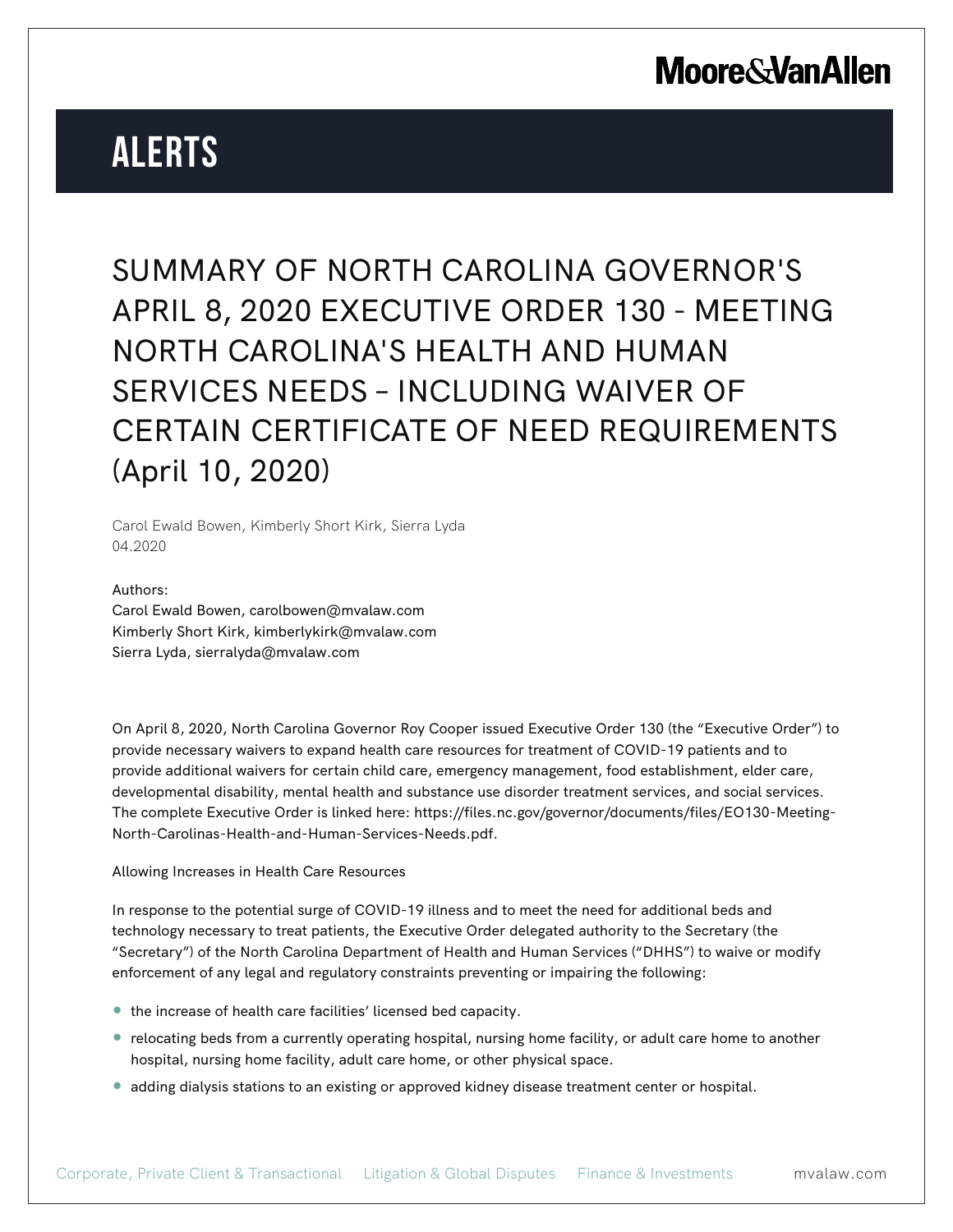## **Moore & Van Allen**

## **SUMMARY OF NORTH CAROLINA GOVERNOR'S APRIL 8, 2020 EXECUTIVE ORDER 130 - MEETING NORTH CAROLINA'S HEALTH AND HUMAN SERVICES NEEDS – INCLUDING WAIVER OF CERTAIN CERTIFICATE OF NEED REQUIREMENTS (April 10, 2020)**

- relocating dialysis stations from a currently operating kidney disease treatment center to another physical space.
- acquisitions by a hospital of Medical Imaging Equipment (defined as mobile MRI or CT equipment).
- allowing an ambulatory surgical facility to operate as a temporary hospital.

The Executive Order only allows these changes in status during the Governor's previously declared State of Emergency due to the COVID-19 public health emergency (the "State of Emergency") plus a 30-day grace period thereafter. Any equipment acquired under the Executive Order's authority must be returned no later than 30 days following the end of the State of Emergency. The Executive Order requires that providers seeking to increase, relocate, add, or acquire applicable health care resources obtain prior approval from the NC Department of Health Services Regulation ("DHSR") and includes the process for making these requests in writing (including by electronic mail). The Executive Order also specifically permits DHSR to approve these requests without requiring a provider to first obtain a Certificate of Need.

### Child Care Facilities for Covered Children

The Executive Order also delegates to the Secretary authority to waive or modify enforcement requirements with respect to child care facilities serving children of employees of COVID-19 essential businesses and operations as defined in Executive Order 121[1], children who are receiving child welfare services, or children who are homeless or living in unstable or unsafe living arrangements (collectively, "covered children"). DHHS is directed by the Executive Order to establish certain emergency, health and safety, and operational guidelines for child care facilities that wish to open or remain open to served covered children. The Executive Order also permits child care facilities that are currently closed and wish to re-open for the sole purpose of serving covered children to do so upon submission of an emergency child care provider application prior to reopening. These waivers and modifications with respect to child care facilities are applicable only during the duration of the Executive Order.

Increasing the Pool of Professional Health Care Workers

### *Regulatory Flexibility to Expand the Health Care Workforce*

The Executive Order also permits professional health care licensing boards to waive or modify, only for the duration of the Executive Order, enforcement of certain legal and regulatory constraints[2] that would prevent or impair allowing:

- persons licensed in other states to provide care within North Carolina without a North Carolina license.
- persons to provide care if they are retired or if their licenses are inactive.
- skilled but unlicensed volunteers to provide care.
- students in an appropriately advanced stage of professional study to provide care.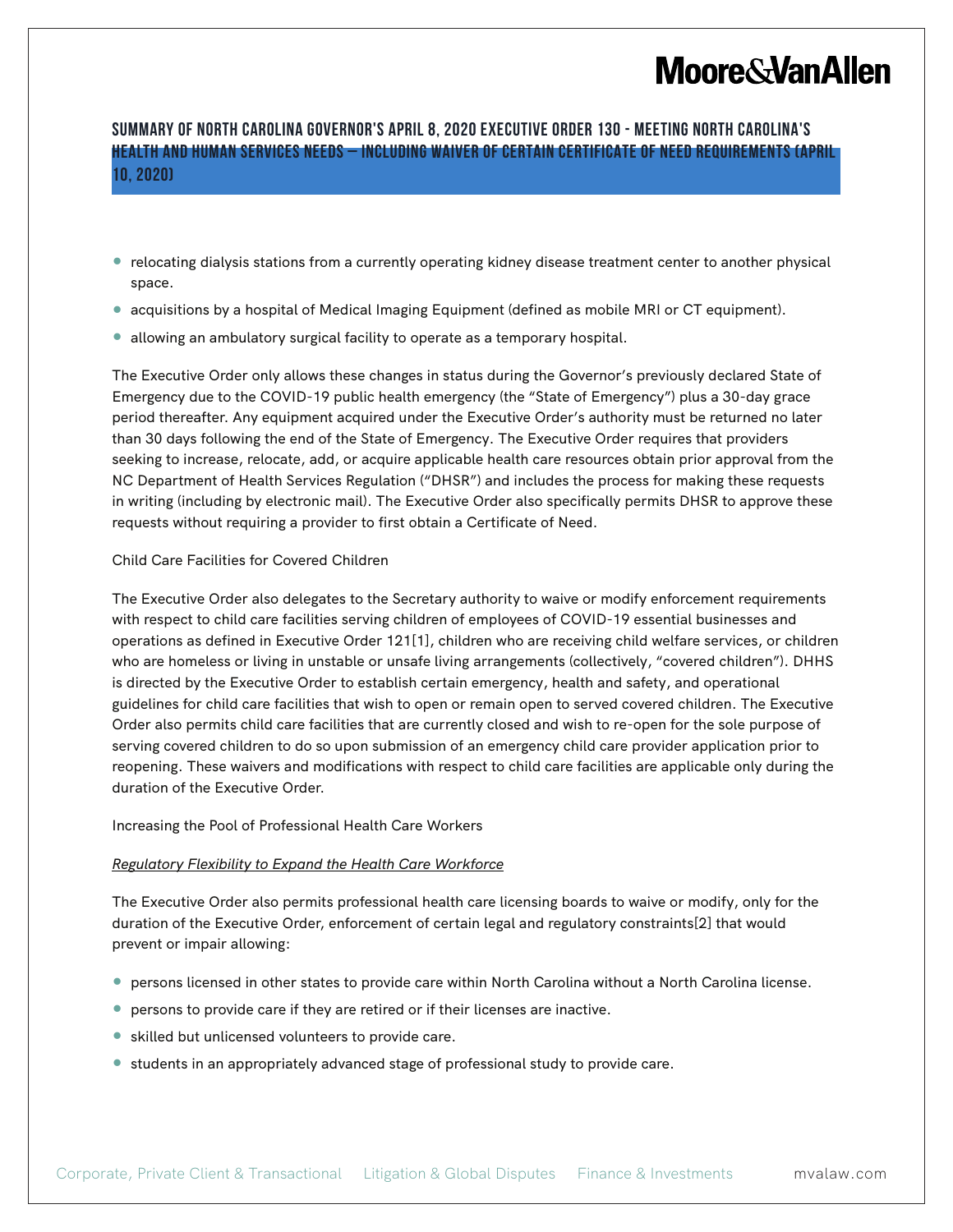## **Moore & Van Allen**

## **SUMMARY OF NORTH CAROLINA GOVERNOR'S APRIL 8, 2020 EXECUTIVE ORDER 130 - MEETING NORTH CAROLINA'S HEALTH AND HUMAN SERVICES NEEDS – INCLUDING WAIVER OF CERTAIN CERTIFICATE OF NEED REQUIREMENTS (April 10, 2020)**

Each professional licensing board is to document applicable waivers and modifications in writing, post them on its website, and provide guidance on training and qualifications necessary to address workforce shortages in essential health care services during the State of Emergency.

### *Utilizing the Emergency Management Assistance Compact*

The Executive Order also directs the State Director of Emergency Management to identify resources available for response to Emergency Management Assistance Compact Requests. During the State of Emergency, a health provider licensed, registered, and certified in good standing in another U.S. jurisdiction may apply for an emergency license with the appropriate North Carolina licensing board and, if deemed eligible, may deliver services in North Carolina via telehealth provided the services are within the provider's authorized scope of practice in the jurisdiction where the professional is licensed. When assistance is requested by North Carolina, any person who owns a license, certificate, or other permit issued by another United States jurisdiction evidencing they meet the qualifications for a professional or other skills deemed licensed, certified, or permitted by the State of North Carolina may render aid involving the skill to meet the declared State of Emergency. Further, any licensure requirement applicable to any emergency management worker as defined in NCGS §166A-19.60(e) is waived with respect to professional, mechanical or other skill practiced during the State of Emergency.

#### *Limitation of Liability*

The Executive Order also provides that any persons who are licensed or authorized under the Executive Order to provide professional health care skills, to the extent they are providing emergency services, are considered emergency management workers as defined in NCGS §166A-19.60(e) and shall be insulated from civil liabilities up to the maximum extent authorized by NCGS §166A-19.60(e), except in cases of willful misconduct, gross negligence, or bad faith.

#### Public Health

The Executive Order also waives certain provisions related to the expiration dates of transitional food establishment permits and the expiration date of breath alcohol test analyst permits.

Mental Health, Developmental Disabilities, and Substance Abuse Services

The Executive Order waives certain requirements with respect to mental health and substance use disorder treatment services and support services for individuals with intellectual and developmental disabilities ("MH/ DD/SAS Services"). These are to be waived or modified to the extent that they remove regulatory constraints that would prevent or impair the continued provision of MH/DD/SAS Services or the provision of MH/DD/SAS Services by telehealth.

Health Services Licensure